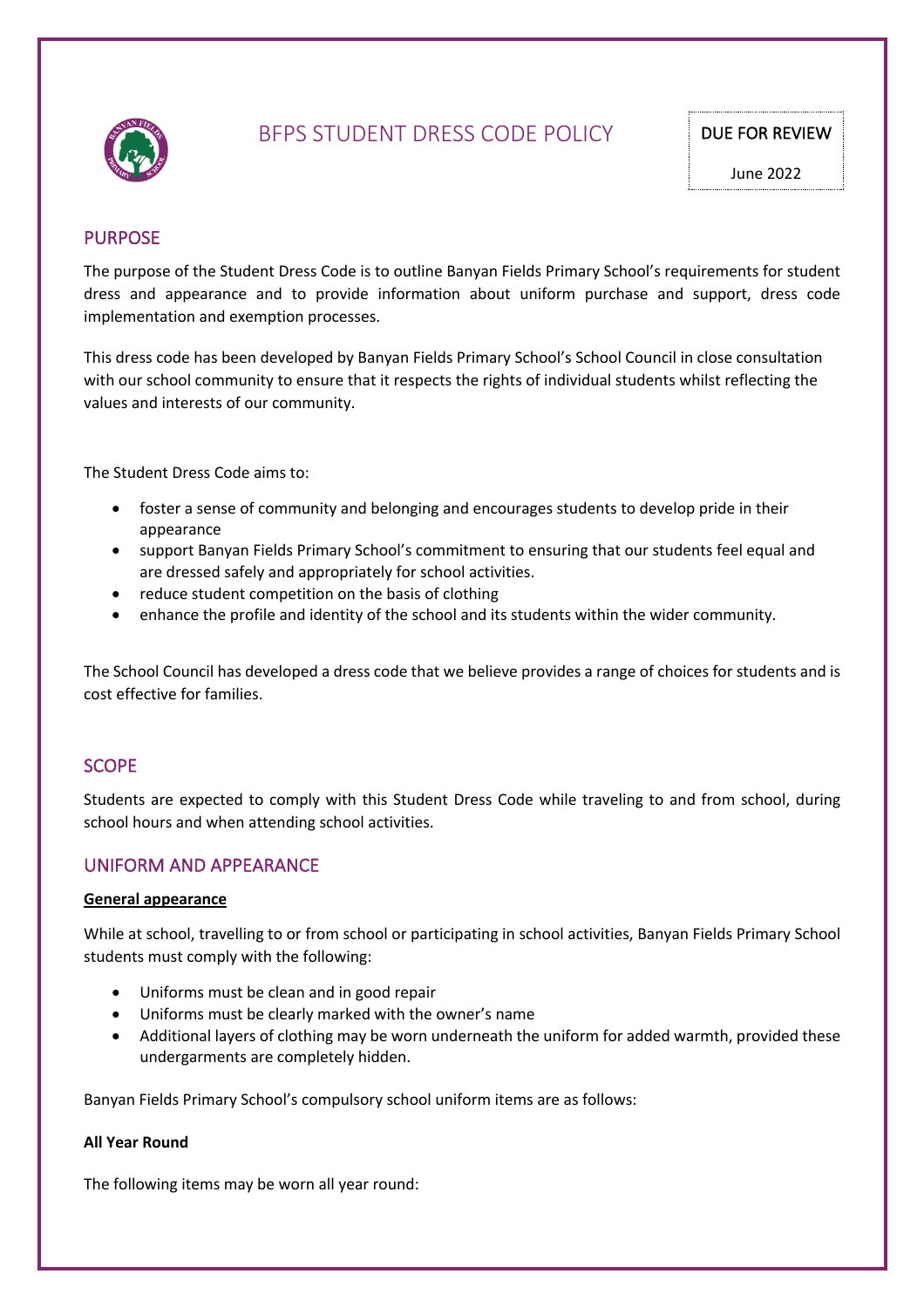#### **Tops**

- Polo shirt in bottle green polo shirt with contrast plum collar
- Nylon zip jacket, bottle green with contrast plum collar and embroidered logo
- Bottle green rugby windcheater with embroidered logo

The above items can be purchased through Primary School Wear (PSW)

#### **Bottoms**

Bottoms should be plain without decoration or writing. Bottoms should be bottle green in colour and are permitted in the following options;

- shorts
- skort
- long pants track pants, fitted pant or trouser

#### **Socks or tights/stockings**

- Black plain non-logo socks
- Tights should be bottle green and should be worn under either dresses or bottoms as listed above

#### **Dress**

• Green, plum and white checked summer dress which can be purchased through Primary School Wear (PSW)

#### **Footwear**

Appropriate footwear is to be worn. Black school shoes or runners are permitted.

Shoes should be plain black runners or black school shoes with no heel. Canvas shoes, boots or fashion shoes are not permitted.

For safety reasons no thongs, open toe or open back shoes, shoes with rollers or higher heels are permitted.

#### **School Rain Coat (Optional Item)**

External coats are permitted in any colour when worn to and from school. At school coats should be a school colour/design and must be removed whilst inside the school buildings.

#### **Headwear**

Green, plum or white head bands, hair ribbons, bows, "scrunchies" or headwear worn as part of cultural/religious beliefs. Elastic Bands used to tie up hair may be worn in any colour.

**Specialist Item – Year 6**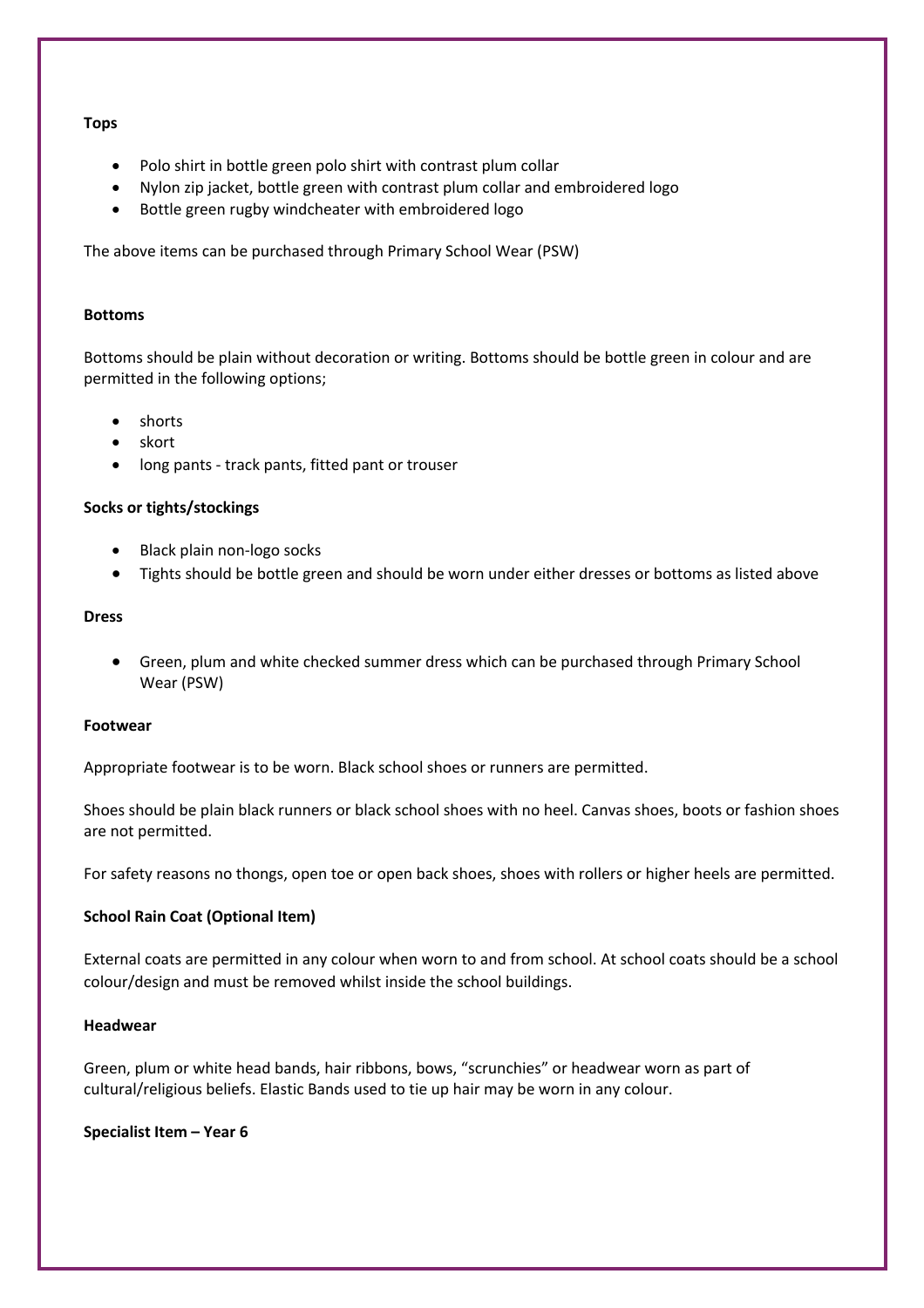Specially designed grade 6 polo or rugby top. This item is an optional purchase for Grade 6 Students only from Fashion Clubwear (FCW). Information on how to order these will be provided prior to the year 6 school year.

Students must not personalise any item of school uniform with names or nicknames, this includes, but is not limited to screen-printing or embroidery.

### **Jewellery and cosmetics**

- Students are not permitted to wear decorative jewellery to school. Stud or small sleeper earrings in the ear may be worn are the only acceptable jewellery. Other jewellery is not permitted due to safety issues.
- Watches should not have access to a cellular (telecommunication) system and should follow the Mobile Phone Student Use Policy.
- Cosmetics may not be worn at school.
- Other adornments are not permitted e.g. Tattoos; acrylic nails, nail polish

### **Hair and Sun safety**

- Shoulder length or longer hair is to be tied back to help restrict the spread of nits and lice and for student safety.
- Hair colour outside of natural colourings is not permitted.
- School uniform hats must be worn outside from mid-August (exact date to be set by the school annually) to 30 April and on any other day prescribed by the school. School uniform hats may also be worn outside of this time period, by parent or student choice.
- Baseball caps are not permitted as they do not comply with our Sun Smart policy.
- Hats are not to be worn inside.
- Students are permitted to wear sunglasses during outdoor activities. Sunglasses should be closefitting, wrap-around that meet the Australian Standards 1067 and cover as much of the eye area as possible.

# PURCHASE OF UNIFORMS

Uniform items can be purchased directly from Primary School Wear (PSW) http://www.psw.com.au. Store locations can be found on their website.

Year 6 tops can be purchased from Fashion Clubwear (FCW). Information on how to order these will be provided prior to the year 6 school year.

At certain times of year Banyan Fields Primary School also runs a second-hand uniform sale. Information will be provided to families when these occur.

### **Support for families experiencing difficulty**

Please contact the Wellbeing Officer by contacting the school office to discuss support that we may be able to provide to families experiencing difficultly meeting uniform costs, including information about eligibility for uniform support through State Schools' Relief. Further information about State Schools' Relief is also available on their website: htps://www.ssr.net.au/

# IMPLEMENTATION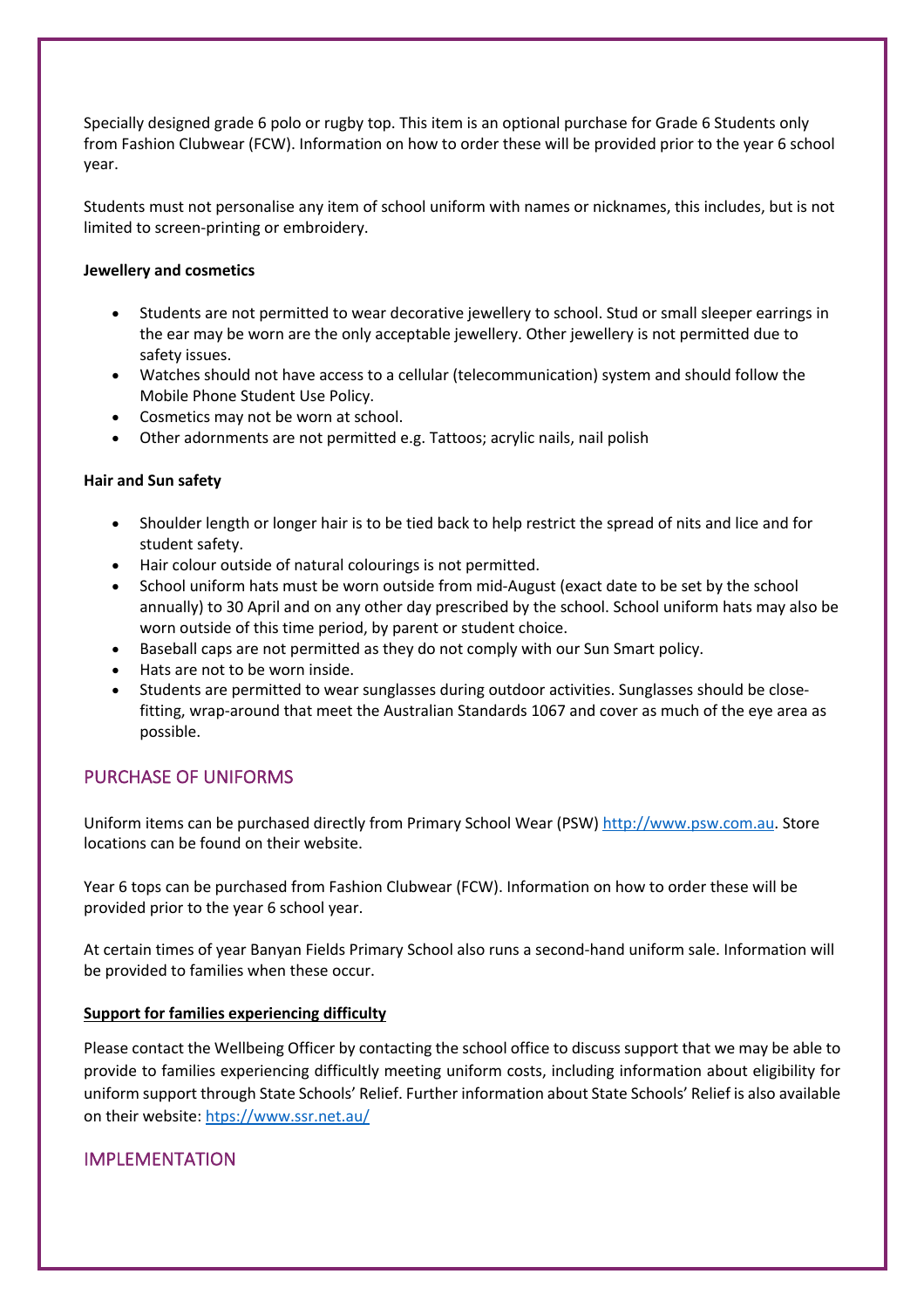Banyan Fields Primary School will ensure that this Student Dress Code is communicated to all families and students through our website and parent handbook. We will assist students who may be experiencing difficulties complying with this policy where possible.

Students wearing non-compliant uniform items may be asked to change into a compliant item of spare, clean clothing provided by the school.

If a student is out of school uniform or otherwise breaches the Student Dress Code on a recurring basis, a note will be provided to the student and parents by the classroom teacher. If non-compliance with the dress code becomes a continued occurrence, the Principal will be informed and a phone call home may be required. In this event, the school will continue to work with the student and family to support compliance.

Measures taken by Banyan Fields Primary School to address concerns about student non-compliance with the Student Dress Code will also be addressed in accordance with our Student Wellbeing and Engagement Policy.

If a student is out of school uniform a note is required from parents/careers is acceptable. Only two days are permissible unless otherwise arranged with the school. It is expected that in this situation, students would wear school colours and that clothing will not have inappropriate screen-printing/logo.

There may be occasions where students are permitted to wear non-school uniform e.g. fundraising, as a class or year level reward, book parade or house activities etc. The event will be advertised in advance and parents will be notified of the event/activity.

Students must not personalise any item of school uniform with names or nicknames, this includes, but is not limited to screen-printing or embroidery. This is particularly important to ensure the safety and well-being of students and maintain their anonymity whilst out of school in regard to Child Safe Standards.

### **EXEMPTIONS TO STUDENT DRESS CODE**

We recognise that there may be situations where the application of this dress code may affect students unequally.

Students and their parents or carers may apply in writing to the Principal for an exemption to this Student Dress Code if:

- an aspect of this code prevents the student from complying with a requirement of their religious, ethnic or cultural beliefs or background
- the student has a particular disability or health condition that requires a departure from the dress code
- the student or their parents/carers can demonstrate particular economic hardship that prevents them from complying with the dress code.

When the Principal receives a request for an exemption, they will:

- consider the grounds for the exemption request
- explain the process to the student and/or their parents/carers
- encourage the student and/or their parents/carers to support their application with evidence.